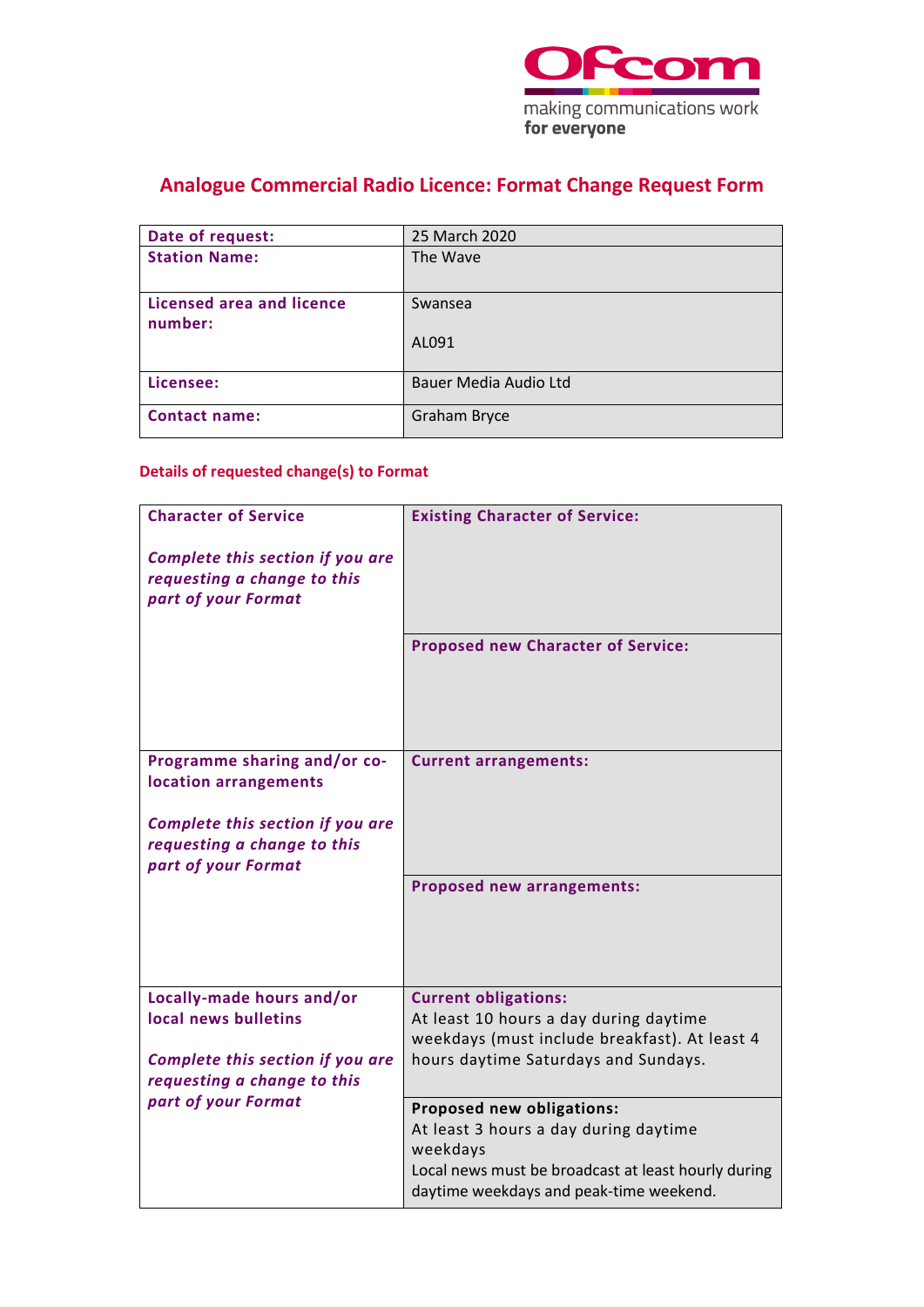The holder of an analogue local commercial radio licence may apply to Ofcom to have the station's Format amended. Any application should be made using the layout shown on this form, and should be in accordance with Ofcom's published procedures for Format changes. 1 Under section 106(1A) of the Broadcasting Act 1990 (as amended), Ofcom may consent to a change of a Format only if it is satisfied that *at least* one of the following five statutory criteria is satisfied:

- *(a) that the departure would not substantially alter the character of the service;*
- *(b) that the departure would not narrow the range of programmes available by way of relevant independent radio services to persons living the area or locality for which the service is licensed to be provided;*
- *(c) that the departure would be conducive to the maintenance or promotion of fair and effective competition*
- *(d) that there is evidence that, amongst persons living in that area or locality, there is a significant demand for, or significant support for, the change that would result from the departure; or*
- *(e) that (i) the departure would result from programmes included in the licensed service ceasing to be made at premises in the area or locality for which the service is provided, but (ii) those programmes would continue to be made wholly or partly at premises within the approved area (as defined in section 314 of the Communications Act 2003 (local content and character of services)).*

Only one of these five criteria need be satisfied in order for Ofcom to consent to the proposed change. However, even if Ofcom is of the opinion that the proposed change satisfies one or more of the statutory criteria, there may be reasons (depending on the particular circumstances of the case) why Ofcom may not consent to the proposed change. The additional criteria to which Ofcom will have regard when exercising this discretion can be found on our website. $2$ 

Applicants should note that, under section 106ZA of the same Act (as amended), a proposed change that *does not* satisfy the first or last of these criteria (i.e. a change that Ofcom considers *would* or *could* substantially alter the character of the service, or does not relate to the origin of locally-made programmes) must, if it is to be considered further under any of the other three criteria, be consulted upon.

In the event that Ofcom receives a request for Format change and considers that criterion (a) or (e) is *not* satisfied, it will seek confirmation from the applicant as to whether it wishes to proceed with the request (and, if so, whether it wishes to amend or replace its submission in light of the necessity to make it public).#

**Please set out the statutory criterion, or criteria, set out in section 106(1A) of the Broadcasting Act 1990 that you believe is/are satisfied in relation to this Format change** 

<sup>&</sup>lt;sup>1</sup> Available at https://www.ofcom.org.uk/ data/assets/pdf\_file/0024/87405/The-regulation-of-[Format-changes.pdf](https://www.ofcom.org.uk/__data/assets/pdf_file/0024/87405/The-regulation-of-Format-changes.pdf)

<sup>&</sup>lt;sup>2</sup> At https://www.ofcom.org.uk/ \_data/assets/pdf\_file/0024/87405/The-regulation-of-Format[changes.pdf](https://www.ofcom.org.uk/__data/assets/pdf_file/0024/87405/The-regulation-of-Format-changes.pdf)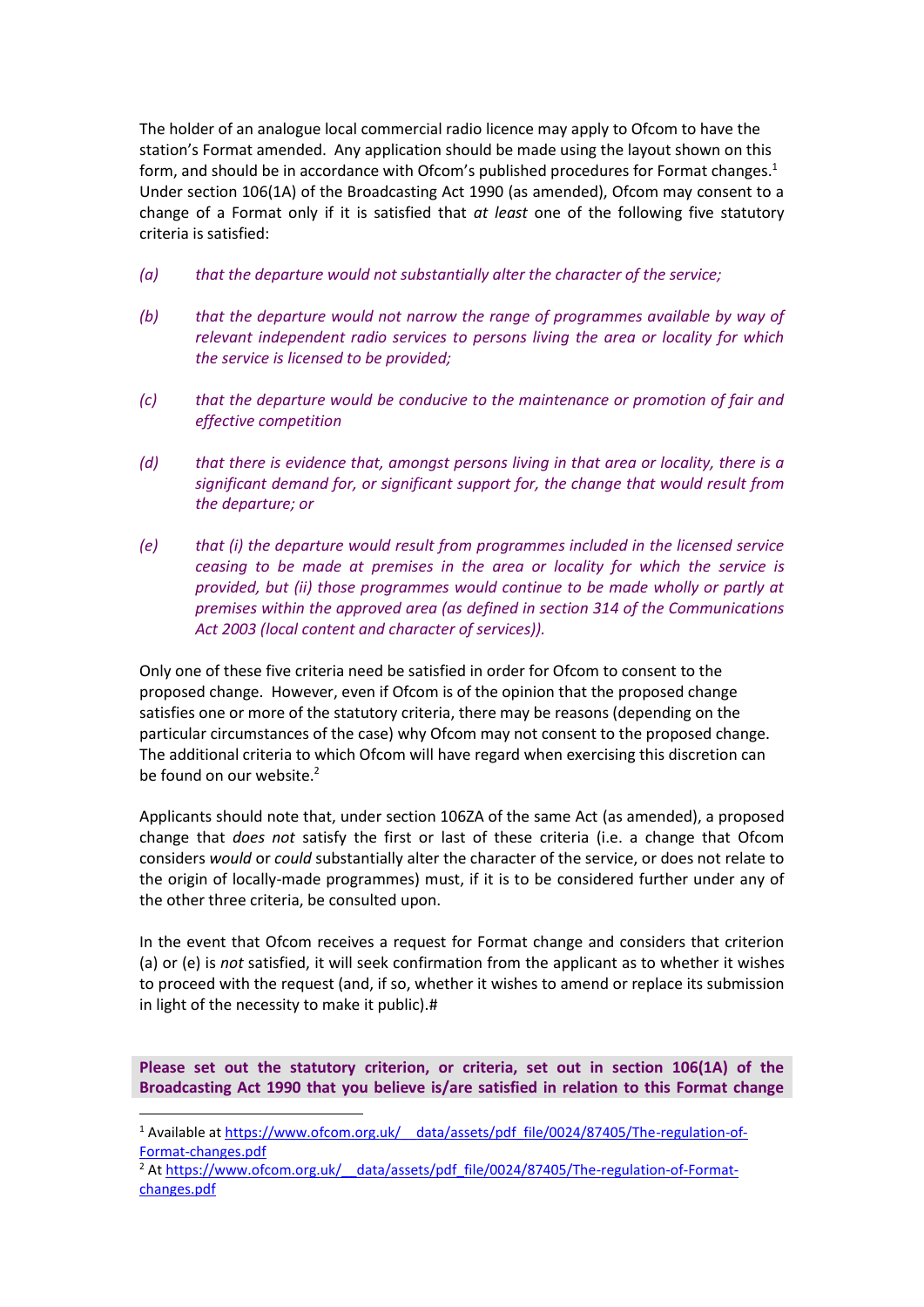**request, and the reasons for this.**

a. The proposed change would not substantially alter the character of service. The change to local hours are in line with Ofcom's localness guidelines.

**Please provide any additional information and/or evidence in support of the proposed change(s) below. In particular, the applicant may wish to outline how they see that the proposed change fits within Ofcom's published Format change request policy<sup>3</sup> and also Ofcom's Localness guidance, which includes our co-location and programme sharing policy. 4**

#### *Notes*

# Ofcom may approve a change under any of criteria (b) to (d) without consultation, or after a consultation of less than 28 days, if Ofcom considers that to hold a consultation at all, or for 28 days or more, would result in a delay that would be likely to prejudice the interests of the licensee. Ofcom may also remove for the purposes of consultation any confidential information submitted by the licensee.

### **Data Protection**

We require the information requested in this form in order to carry out our licensing duties under the Broadcasting Act 1990, Broadcasting Act 1996 and Communications Act 2003. Please see Ofcom's General Privacy Statement [www.ofcom.org.uk/about-ofcom/foi](http://www.ofcom.org.uk/about-ofcom/foi-dp/general-privacy-statement)[dp/general-privacy-statement](http://www.ofcom.org.uk/about-ofcom/foi-dp/general-privacy-statement) for further information about how Ofcom handles your personal information and your corresponding rights.

<sup>&</sup>lt;sup>3</sup> Available at https://www.ofcom.org.uk/ data/assets/pdf file/0024/87405/The-regulation-of-[Format-changes.pdf](https://www.ofcom.org.uk/__data/assets/pdf_file/0024/87405/The-regulation-of-Format-changes.pdf)

<sup>4</sup> Available at<http://stakeholders.ofcom.org.uk/broadcasting/radio/localness/>